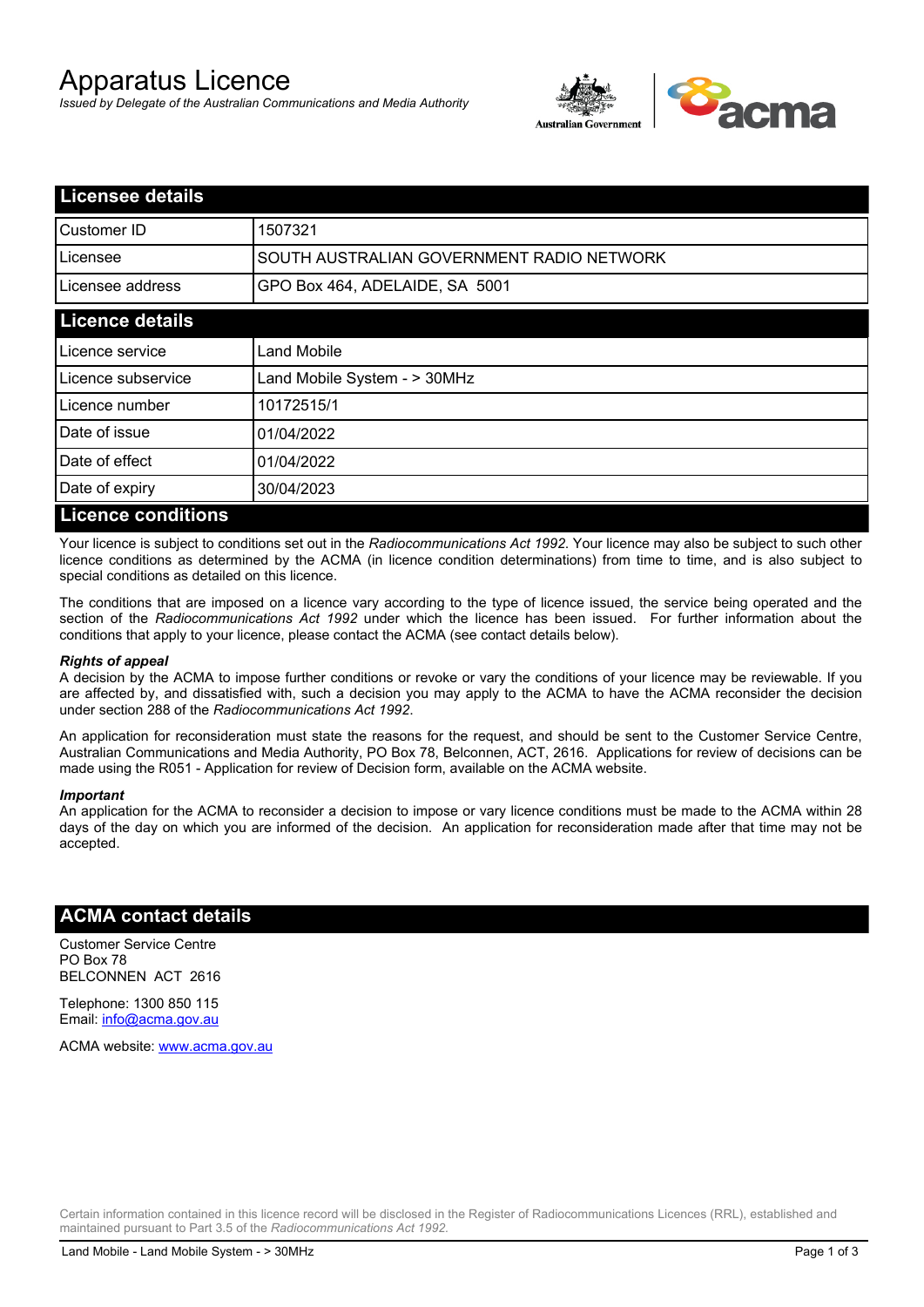## **Advisory Notes applying to licence no.: 10172515/1**

Conditions applicable to the operation of Land Mobile System station(s) authorised under this licence can be found in the Radiocommunications Licence Conditions (Apparatus Licence) Determination and the Radiocommunications Licence Conditions (Land Mobile Licence) Determination. Copies of these determinations are available from the ACMA and from the ACMA home page (www.acma.gov.au).